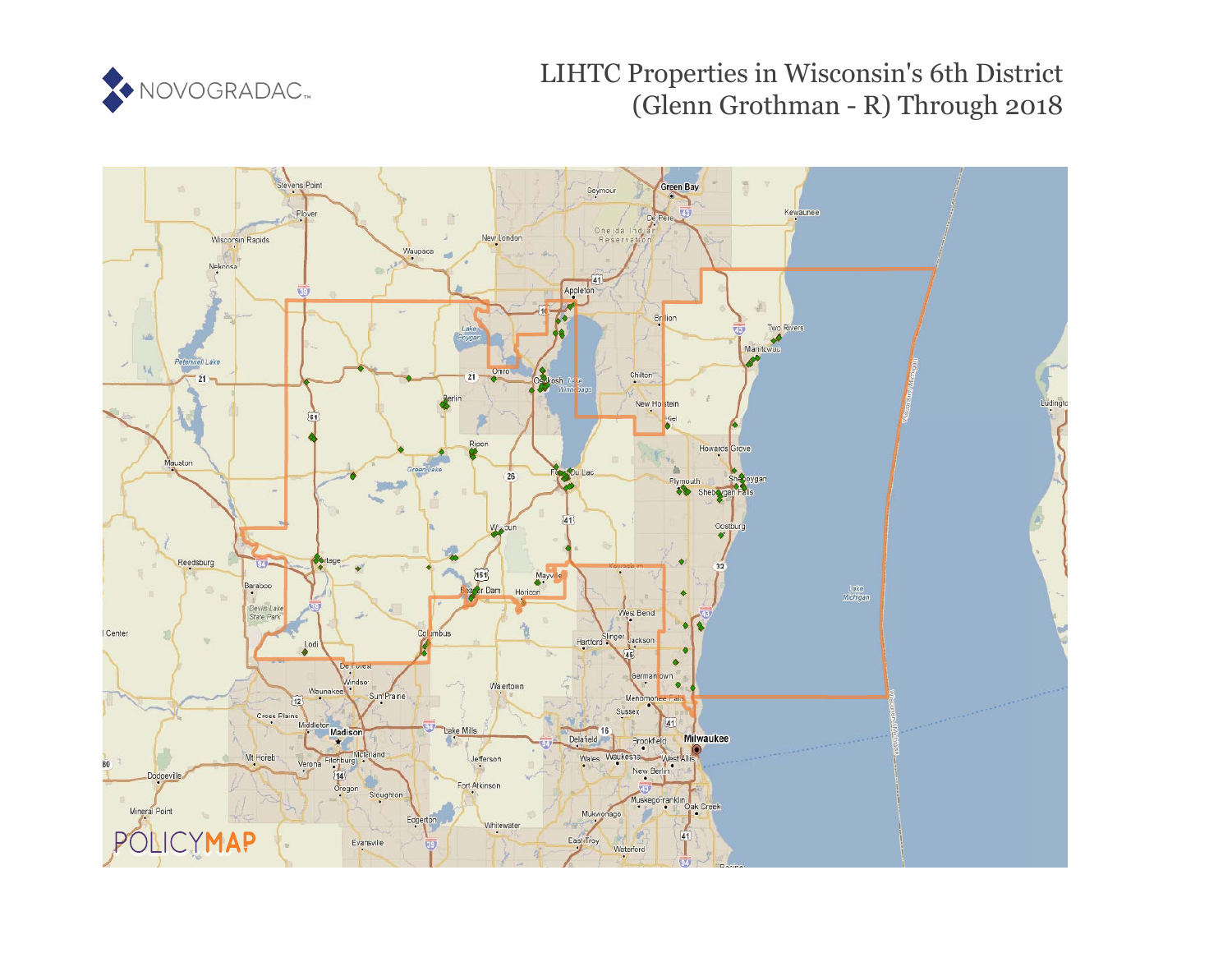| <b>Project Name</b>                            | <b>Address</b>                       | <b>City</b>               | <b>State</b> | <b>Zip Code</b> | Nonprofit<br><b>Sponsor</b> | <b>Allocation</b><br>Year | <b>Annual</b><br><b>Allocated</b><br><b>Amount</b> | <b>Year Placed</b><br>in Service | <b>Construction Type</b> | <b>Total</b><br><b>Units</b> | Low<br><b>Income</b><br><b>Units</b> | <b>Rent</b> or<br><b>Income</b><br><b>Ceiling</b> | <b>Credit</b><br><b>Percentage</b>      | Tax-<br><b>Exempt</b><br><b>Bond</b> | <b>HUD Multi-Family</b><br><b>Financing/Rental</b><br><b>Assistance</b> |
|------------------------------------------------|--------------------------------------|---------------------------|--------------|-----------------|-----------------------------|---------------------------|----------------------------------------------------|----------------------------------|--------------------------|------------------------------|--------------------------------------|---------------------------------------------------|-----------------------------------------|--------------------------------------|-------------------------------------------------------------------------|
| SOUTHLAKE SENIOR COTTAGES<br>Ш                 | 220 SOUTHLAKE CIR                    | FOND DU LAC               | WI           | 54935           | No                          | 2000                      | \$0                                                | 2001                             | <b>New Construction</b>  | 40                           | 36                                   |                                                   | 70 % present<br>value                   | No                                   |                                                                         |
| HUNTERS RIDGE APTS III                         | 359 S PLEASANT VIEW<br>RD            | PLYMOUTH                  | WI           | 53073           | No                          | 2002                      | <b>SO</b>                                          | 2002                             | New Construction         | 24                           | $11\,$                               |                                                   | 30 % present<br>value                   | Yes                                  |                                                                         |
| LAKE COUNTRY SENIOR VILLAGE 40 TOWN HALL DR    |                                      | <b>MONTELLO</b>           | WI           |                 | No                          | 2001                      | \$0\$                                              | 2002                             | New Construction         | 20                           | 18                                   |                                                   | 70 % present<br>value                   | $_{\rm No}$                          |                                                                         |
| <b>LAKEFRONT MANOR</b>                         | 651 OAK ST                           | <b>OSHKOSH</b>            | WI           | 54901           | No                          | 2001                      | \$0\$                                              | 2002                             | New Construction         | 66                           | 58                                   |                                                   | 70 % present<br>value                   | No                                   |                                                                         |
| MEQUON COURT                                   | 10935 N PORT<br><b>WASHINGTON RD</b> | MEQUON                    | WI           | 53092           | No                          | 2001                      | \$0\$                                              | 2002                             | <b>New Construction</b>  | 44                           | 35                                   |                                                   | 70 % present<br>value                   | $\rm No$                             |                                                                         |
| NORTHGATE SENIOR APTS<br>PHASE I               | 350 WINNEBAGO ST                     | NORTH FOND DU<br>LAC      | WI           | 54937           | $_{\rm No}$                 | 2001                      | $\$0$                                              | 2002                             | New Construction         | 61                           | 53                                   |                                                   | 70 % present<br>value                   | $_{\rm No}$                          |                                                                         |
| PORTAGE COMMONS APT HOMES 575 E SLIFER ST      |                                      | PORTAGE                   | WI           | 53901           | Yes                         | 2001                      | \$0\$                                              | 2002                             | New Construction         | 46                           | 46                                   |                                                   | 70 % present<br>value                   | No                                   |                                                                         |
| THE BERKSHIRE                                  | 1004 BEECH ST                        | <b>GRAFTON</b>            | WI           | 53024           | No                          | 2001                      | \$0\$                                              | 2002                             | New Construction         | 66                           | 59                                   |                                                   | 70 % present<br>value                   | $\mathbf{No}$                        |                                                                         |
| LINCOLN VILLAGE SENIOR APTS 1300 W LINCOLN AVE |                                      | PORT<br><b>WASHINGTON</b> | WI           | 53074           | No                          | 2001                      | $\boldsymbol{\mathsf{S}}\boldsymbol{\mathsf{0}}$   | 2003                             | New Construction         | 49                           | 43                                   |                                                   | 70 % present<br>value                   | $_{\rm No}$                          |                                                                         |
| <b>BROOKSTONE COMMONS</b>                      | 120 BYRD AVE                         | <b>NEENAH</b>             | WI           | 54956           | No                          | 2003                      | \$0\$                                              | 2004                             | <b>New Construction</b>  | 52                           | 48                                   |                                                   | Both 30% and<br>70% present No<br>value |                                      |                                                                         |
| MAPLEWOOD COMMONS                              | 912 MARTIN AVE                       | FOND DU LAC               | WI           | 54935           | $\mathbf{N}\mathbf{o}$      | 2004                      | \$0\$                                              | 2004                             | Acquisition and Rehab 82 |                              | 82                                   |                                                   | Both 30% and<br>70% present<br>value    | No                                   |                                                                         |
| CRAFTSMAN VILLAGE OF<br><b>APPLETON</b>        | 540 SCHINDLER PL                     | <b>MENASHA</b>            | WI           | 54952           | No                          | 2003                      | <b>SO</b>                                          | 2004                             | <b>New Construction</b>  | 63                           | 63                                   |                                                   | 70 % present<br>value                   | No                                   |                                                                         |
| FOX RIVER SENIOR VILLAGE                       | 210 TOWN HALL DR                     | <b>MONTELLO</b>           | WI           | 53949           |                             | 2004                      | $\$0$                                              | 2005                             | Not Indicated            | 20                           | 18                                   |                                                   | Not Indicated                           |                                      |                                                                         |
| HISTORIC MANITOWOC PLACE                       | 204 N EIGHTH ST                      | MANITOWOC                 | WI           | 54220           |                             | 2003                      | \$0\$                                              | 2005                             | Not Indicated            | 33                           | 33                                   |                                                   | Not Indicated                           |                                      |                                                                         |
| <b>IW WEST</b>                                 | 333 E SEVENTH ST                     | <b>WESTFIELD</b>          | WI           | 53964           |                             | 2004                      | \$0\$                                              | 2005                             | Not Indicated            | 24                           | 24                                   |                                                   | Not Indicated                           |                                      |                                                                         |

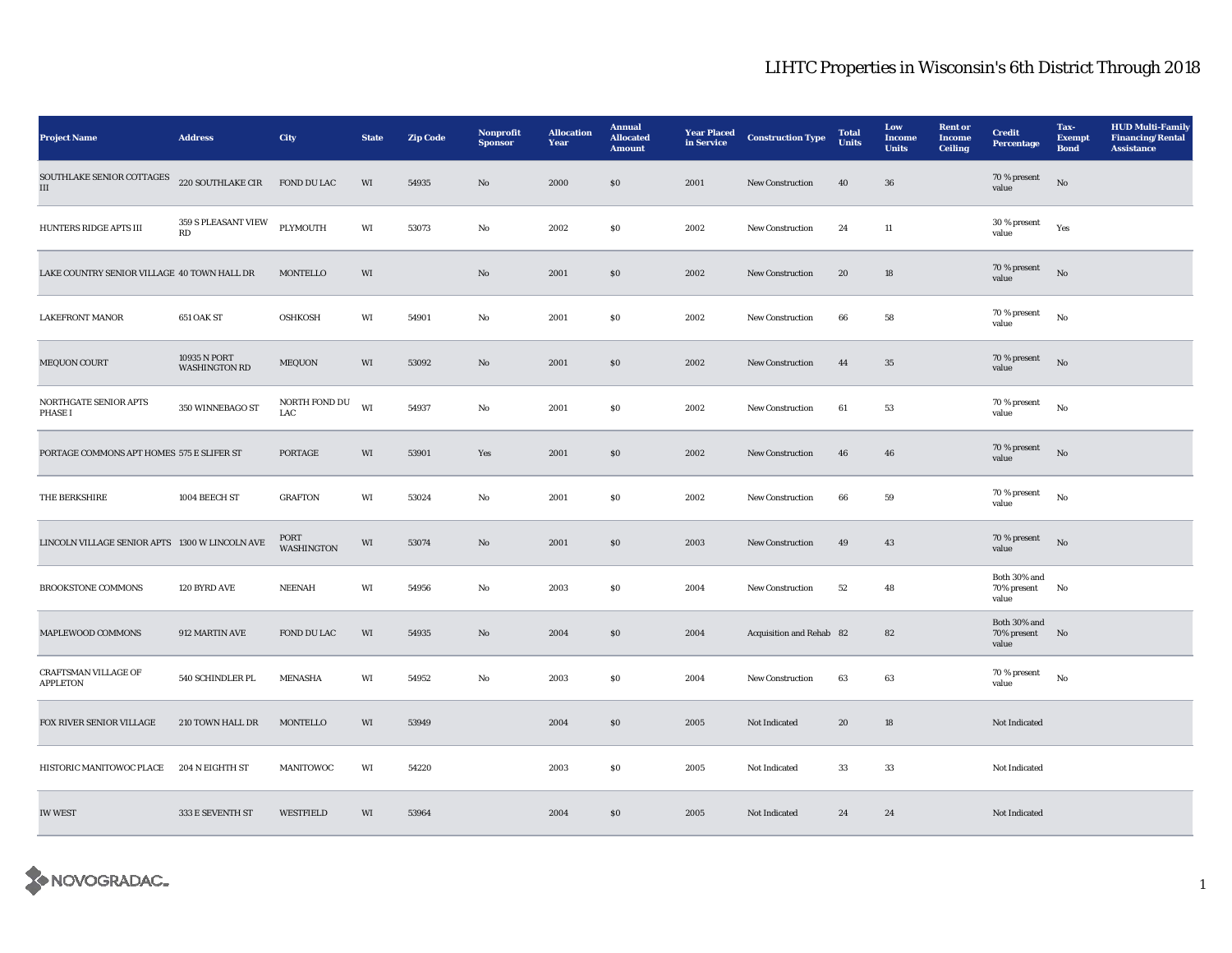| <b>Project Name</b>                                    | <b>Address</b>                    | City               | <b>State</b> | <b>Zip Code</b> | Nonprofit<br><b>Sponsor</b> | <b>Allocation</b><br>Year | <b>Annual</b><br><b>Allocated</b><br><b>Amount</b> | <b>Year Placed</b><br>in Service | <b>Construction Type</b>                                              | <b>Total</b><br><b>Units</b> | Low<br>Income<br><b>Units</b> | <b>Rent</b> or<br>Income<br><b>Ceiling</b> | <b>Credit</b><br><b>Percentage</b>   | Tax-<br><b>Exempt</b><br><b>Bond</b> | <b>HUD Multi-Family</b><br><b>Financing/Rental</b><br><b>Assistance</b> |
|--------------------------------------------------------|-----------------------------------|--------------------|--------------|-----------------|-----------------------------|---------------------------|----------------------------------------------------|----------------------------------|-----------------------------------------------------------------------|------------------------------|-------------------------------|--------------------------------------------|--------------------------------------|--------------------------------------|-------------------------------------------------------------------------|
| BROOKESIDE SENIOR VILLAGE 245 N BROOKE ST              |                                   | FOND DU LAC        | WI           | 54935           | No                          | 2005                      | \$215,809                                          | 2006                             | <b>New Construction</b>                                               | 24                           | 23                            | 60% AMGI                                   | 70 % present<br>value                | No                                   |                                                                         |
| <b>VALLEY CREST APARTMENTS</b>                         | 205 SEIPPEL BLVD                  | <b>BEAVER DAM</b>  | WI           | 53916           |                             | 2007                      | \$472,677                                          | 2007                             | Acquisition and Rehab 144                                             |                              | 10                            | 60% AMGI                                   | Both 30% and<br>70% present<br>value |                                      |                                                                         |
| <b>FLAGSHIP APARTMENTS</b>                             | 504 MILL ST                       | <b>GREEN LAKE</b>  | WI           | 54941           |                             | 2007                      | \$404,705                                          | 2007                             | Acquisition and Rehab 70                                              |                              | 12                            | 60% AMGI                                   | 70 % present<br>value                |                                      |                                                                         |
| <b>MARIAN MANOR</b>                                    | 600 MERRITT AVE                   | <b>OSHKOSH</b>     | WI           | 54901           |                             | 2006                      | \$750,000                                          | 2007                             | Acquisition and Rehab 121                                             |                              | $\mathbf{3}$                  | $60\%$ AMGI                                | Both 30% and<br>70% present<br>value |                                      |                                                                         |
| <b>FAIRVIEW CROSSING</b><br><b>APARTMENTS</b>          | 11 E PAINE ST                     | KIEL               | WI           | 53042           |                             | 2009                      | $\boldsymbol{\mathsf{S}}\boldsymbol{\mathsf{0}}$   | 2009                             | Acquisition and Rehab 64                                              |                              | $5\phantom{.0}$               | 60% AMGI                                   | 70 % present<br>value                |                                      |                                                                         |
| MAHLER PARK PHASE 1                                    | <b>1555 LYON DR</b>               | <b>NEENAH</b>      | WI           | 54956           |                             | 2009                      | \$34,500                                           | 2009                             | <b>New Construction</b>                                               | ${\bf 50}$                   | $\boldsymbol{2}$              | 50% AMGI                                   | 30 % present<br>value                |                                      |                                                                         |
| SAINT PETER'S RCAC                                     | 35 E 2ND ST                       | FOND DU LAC        | WI           | 54935           |                             | 2008                      | \$827,422                                          | 2009                             | Acquisition and Rehab 46                                              |                              | $\overline{4}$                | 60% AMGI                                   | 70 % present<br>value                |                                      |                                                                         |
| FOND DU LAC TOWNHOMES                                  | 184-190 S MILITARY RD FOND DU LAC |                    | WI           | 54935           |                             | 2009                      | \$1,120,159                                        | 2010                             | New Construction                                                      | 48                           | $5\phantom{.0}$               | 60% AMGI                                   | 70 % present<br>value                |                                      |                                                                         |
| MISSION VILLAGE OF MENASHA 1427 KENWOOD DR             |                                   | <b>MENASHA</b>     | WI           | 54952           |                             | 2009                      | \$1,189,888                                        | 2010                             | <b>New Construction</b>                                               | 66                           | $\overline{4}$                | 60% AMGI                                   | 70 % present<br>value                |                                      |                                                                         |
| RIVER CITIES REDEVELOPMENT 330 W MAIN ST<br><b>LLC</b> |                                   | OMRO               | WI           | 54963           |                             | 2009                      | \$650,909                                          | 2010                             | Acquisition and Rehab 61                                              |                              | $\boldsymbol{2}$              | 60% AMGI                                   | Both 30% and<br>70% present<br>value |                                      |                                                                         |
| <b>AVALON COMMONS</b>                                  | 574-576 W AVALON RD COLUMBUS      |                    | WI           | 53925           |                             | 2010                      | S <sub>0</sub>                                     | 2010                             | New Construction                                                      | 24                           | $\boldsymbol{2}$              | 60% AMGI                                   | 70 % present<br>value                |                                      |                                                                         |
| <b>MADISON PLACE</b>                                   | 215 MADISON PLACE                 | <b>BEAVER DAM</b>  | WI           | 53916           |                             | 2009                      | $\$0$                                              | 2010                             | <b>New Construction</b>                                               | 62                           | $6\phantom{.0}$               | 60% AMGI                                   | 70 % present<br>value                |                                      |                                                                         |
| TAYLOR PARK SR APARTMENTS 826 TAYLOR PARKWAY SHEBOYGAN |                                   |                    | WI           | 53081           |                             | 2009                      | \$530,414                                          | 2010                             | Both New Construction $\,$ 42<br>and $A/R$                            |                              | 12                            | 60% AMGI                                   | Both 30% and<br>70% present<br>value |                                      |                                                                         |
| WHPC-NIBP PORTFOLIO                                    | 110-A AMHERST AVE                 | SHEBOYGAN FALLS WI |              | 53085           |                             | 2011                      | \$2,025,155                                        | 2011                             | Acquisition and Rehab 1,075                                           |                              | 77                            | 60% AMGI                                   | 30 % present<br>value                |                                      |                                                                         |
| BEAVER DAM LAKE HISTORIC<br><b>LOFTS</b>               | 222 MADISON ST                    | <b>BEAVER DAM</b>  | WI           | 53916           |                             | 2009                      | \$667,412                                          | 2011                             | Both New Construction $\begin{array}{cc} 34 \end{array}$<br>and $A/R$ |                              | $\bf 3$                       | 60% AMGI                                   | 70 % present<br>value                |                                      |                                                                         |

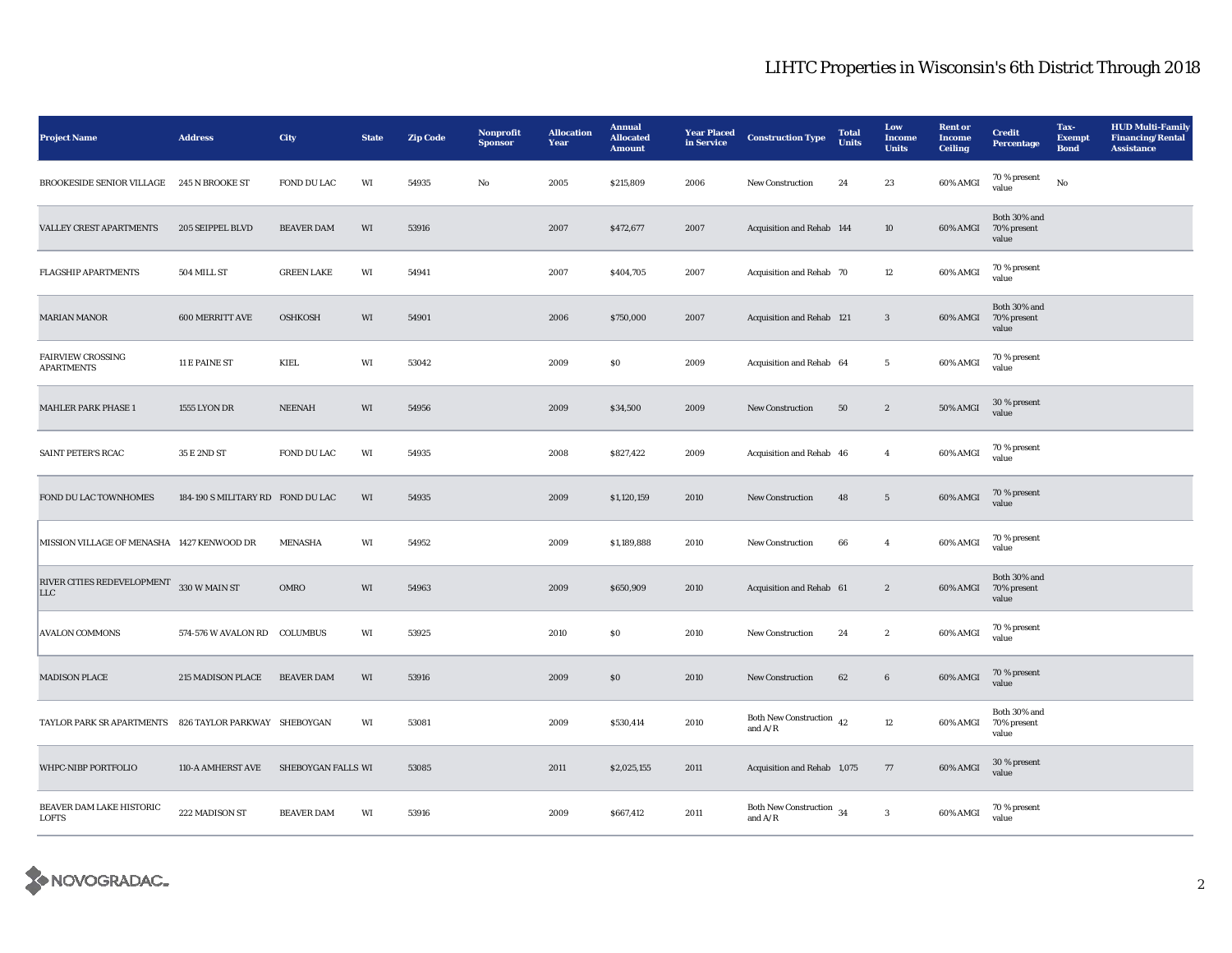| <b>Project Name</b>                                                              | <b>Address</b>                                    | <b>City</b>                 | <b>State</b> | <b>Zip Code</b> | Nonprofit<br><b>Sponsor</b> | <b>Allocation</b><br>Year | <b>Annual</b><br><b>Allocated</b><br><b>Amount</b> | <b>Year Placed</b><br>in Service | <b>Construction Type</b> | <b>Total</b><br><b>Units</b> | Low<br>Income<br><b>Units</b> | <b>Rent</b> or<br><b>Income</b><br><b>Ceiling</b> | <b>Credit</b><br><b>Percentage</b>            | Tax-<br><b>Exempt</b><br><b>Bond</b> | <b>HUD Multi-Family</b><br><b>Financing/Rental</b><br><b>Assistance</b> |
|----------------------------------------------------------------------------------|---------------------------------------------------|-----------------------------|--------------|-----------------|-----------------------------|---------------------------|----------------------------------------------------|----------------------------------|--------------------------|------------------------------|-------------------------------|---------------------------------------------------|-----------------------------------------------|--------------------------------------|-------------------------------------------------------------------------|
| <b>MAHLER PARK PHASE 2</b>                                                       | <b>1557 LYON DR</b>                               | <b>NEENAH</b>               | WI           | 54956           |                             | 2010                      | \$23,835                                           | 2011                             | New Construction         | $51\,$                       | $\sqrt{5}$                    | <b>50% AMGI</b>                                   | 30 % present<br>value                         |                                      |                                                                         |
| THE RIVERS SENIOR LIVING                                                         | <b>475 MARION RD</b>                              | <b>OSHKOSH</b>              | WI           | 54901           |                             | 2009                      | \$857,277                                          | 2011                             | <b>New Construction</b>  | 60                           | $\boldsymbol{9}$              | 60% AMGI                                          | 70 % present<br>value                         |                                      |                                                                         |
| MISSION VILLAGE OF SHEBOYGAN $^{4601\text{-}4613\text{ TELLURIDE}}_{\text{ DR}}$ |                                                   | <b>TOWN OF</b><br>SHEBOYGAN | WI           | 53083           |                             | 2010                      | \$1,348,604                                        | 2011                             | <b>New Construction</b>  | 76                           | 16                            | 60% AMGI                                          | 70 % present<br>value                         |                                      |                                                                         |
| OAK GROVE REDEVELOPMENT                                                          | 905 DIVISION STREET<br><b>BLDGA</b>               | <b>HORICON</b>              | WI           | 53032           |                             | 2011                      | \$373,133                                          | 2012                             | Acquisition and Rehab 24 |                              | $\mathbf{3}$                  | 60% AMGI                                          | Both 30% and<br>70% present<br>value          |                                      |                                                                         |
| <b>FAIR ACRES TOWNHOMES</b>                                                      | 1835 N MAIN ST                                    | <b>OSHKOSH</b>              | WI           | 54901           |                             | 2011                      | \$761,784                                          | 2012                             | <b>New Construction</b>  | 55                           | 12                            | 60% AMGI                                          | 70 % present<br>value                         |                                      |                                                                         |
| KENWOOD SENIOR LIVING                                                            | 1479 PLEASANT ST                                  | RIPON                       | WI           | 54971           |                             | 2011                      | \$298,866                                          | 2012                             | <b>New Construction</b>  | 24                           | $\tau$                        | 60% AMGI                                          | 70 % present<br>value                         |                                      |                                                                         |
| PLEASANT VIEW TOWNHOMES                                                          | 563 PLEASANT VIEW RD PLYMOUTH                     |                             | WI           | 53073           |                             | 2011                      | \$471,828                                          | 2012                             | <b>New Construction</b>  | 24                           | 10                            | 60% AMGI                                          | 70 % present<br>value                         |                                      |                                                                         |
| TRINITY ARTIST SQUARE &<br><b>TOWNHOMES</b>                                      | 213-237 WESTERN AVE FOND DU LAC                   |                             | WI           | 54935           |                             | 2011                      | \$682,698                                          | 2012                             | New Construction         | 35                           | 9                             | 60% AMGI                                          | 70 % present<br>value                         |                                      |                                                                         |
| <b>WESTERN TOWNHOMES</b>                                                         | 132 N WESTERN AVE                                 | <b>NEENAH</b>               | WI           | 54956           |                             | 2011                      | \$1,102,287                                        | 2012                             | New Construction         | 68                           | $5\phantom{.0}$               | 60% AMGI                                          | 70 % present<br>value                         |                                      |                                                                         |
| EISNER COURT APTS D/B/A<br>RIDGE COURT APARTMENTS                                | 3427 EISNER COURT                                 | <b>SHEBOYGAN</b>            | WI           | 53803           |                             | 2011                      | \$338,141                                          | 2012                             | Acquisition and Rehab 72 |                              | $\mathbf{2}$                  | 60% AMGI                                          | Both 30% and<br>70% present<br>value          |                                      |                                                                         |
| TOWER REDEVELOPMENT LLC                                                          | 100 COURT STREET                                  | <b>OSHKOSH</b>              | WI           | 54901           |                             | 2011                      | \$946,517                                          | 2012                             | Acquisition and Rehab 51 |                              | $\boldsymbol{2}$              | 60% AMGI                                          | Both 30% and<br>70% present<br>value          |                                      |                                                                         |
| BERLIN SENIOR VILLAGE                                                            | 285 JACKSON ST                                    | <b>BERLIN</b>               | WI           | 54923           |                             | 2012                      | \$294,408                                          | 2013                             | New Construction         | 24                           | $7\phantom{.0}$               | 60% AMGI                                          | 70 % present<br>value                         |                                      |                                                                         |
| NORTHWINDS APARTMENTS                                                            | 1551 - 1553 SOUTH 35TH MANITOWOC<br><b>STREET</b> |                             | WI           | 54220           |                             | 2013                      | \$246,953                                          | 2013                             | Acquisition and Rehab 40 |                              | $\overline{4}$                | 60% AMGI                                          | 70 % present<br>value                         |                                      |                                                                         |
| <b>RIVERSIDE</b>                                                                 | 55 N MACY ST                                      | FOND DU LAC                 | WI           | 54935           |                             | 2012                      | \$556,978                                          | 2013                             | New Construction         | 46                           | $5\phantom{.0}$               | 60% AMGI                                          | 70 % present<br>value                         |                                      |                                                                         |
| TOWER REDEVELOPMENT<br>PHASE 2 LLC                                               | 100 COURT STREET                                  | <b>OSHKOSH</b>              | WI           | 54901           |                             | 2012                      | \$894,833                                          | 2013                             | Acquisition and Rehab 53 |                              | $5\overline{ }$               |                                                   | Both 30% and<br>60% AMGI 70% present<br>value |                                      |                                                                         |

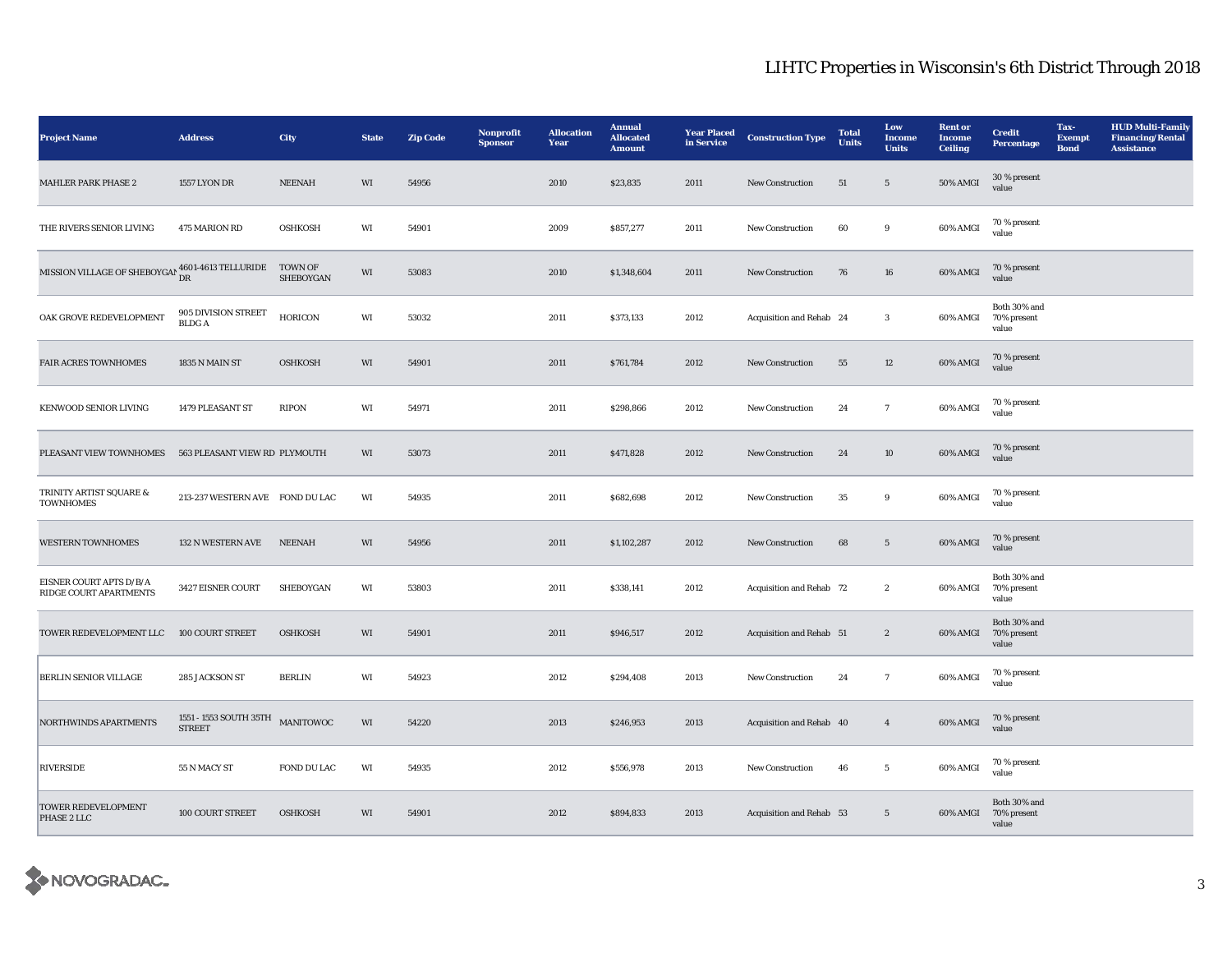| <b>Project Name</b>                                               | <b>Address</b>               | City              | <b>State</b> | <b>Zip Code</b> | Nonprofit<br><b>Sponsor</b> | <b>Allocation</b><br>Year | <b>Annual</b><br><b>Allocated</b><br><b>Amount</b> | <b>Year Placed</b><br>in Service | <b>Construction Type</b>              | <b>Total</b><br><b>Units</b> | Low<br><b>Income</b><br><b>Units</b> | <b>Rent</b> or<br><b>Income</b><br><b>Ceiling</b> | <b>Credit</b><br><b>Percentage</b>      | Tax-<br><b>Exempt</b><br><b>Bond</b> | <b>HUD Multi-Family</b><br><b>Financing/Rental</b><br><b>Assistance</b> |
|-------------------------------------------------------------------|------------------------------|-------------------|--------------|-----------------|-----------------------------|---------------------------|----------------------------------------------------|----------------------------------|---------------------------------------|------------------------------|--------------------------------------|---------------------------------------------------|-----------------------------------------|--------------------------------------|-------------------------------------------------------------------------|
| <b>JEFFERSON STREET</b><br><b>APARTMENTS</b>                      | 123 JEFFERSON STREET RIPON   |                   | WI           | 54971           |                             | 2013                      | \$274,955                                          | 2014                             | New Construction                      | 24                           | ${\bf 8}$                            | 60% AMGI                                          | 70 % present<br>value                   |                                      |                                                                         |
| <b>SOUTHERN BOND POOL I-</b><br><b>GATEWAY, WAUPUN</b>            | 120 GATEWAY DR               | <b>WAUPUN</b>     | WI           | 53963           |                             | 2014                      | \$83,879                                           | 2014                             | Acquisition and Rehab 49              |                              | $\bf 6$                              | 60% AMGI                                          | 30 % present<br>value                   |                                      |                                                                         |
| <b>EDGEWATER TERRACE</b>                                          | 2812 7TH STREET              | <b>TWO RIVERS</b> | WI           | 54241           |                             | 2015                      | \$256,221                                          | 2015                             | Acquisition and Rehab 40              |                              | $\overline{4}$                       | 60% AMGI                                          | Both 30% and<br>70% present<br>value    |                                      |                                                                         |
| <b>LAKESIDE GARDENS</b>                                           | 391 N PETERS AVE             | FOND DU LAC       | WI           | 54935           |                             | 2015                      | \$638,542                                          | 2015                             | Acquisition and Rehab 80              |                              | $\boldsymbol{2}$                     | 60% AMGI                                          | Both 30% and<br>70% present<br>value    |                                      |                                                                         |
| HISTORIC BERLIN SCHOOL<br><b>APARTMENTS</b>                       | 289 E HURON ST               | <b>BERLIN</b>     | WI           | 54923           |                             | 2015                      | \$449,418                                          | 2015                             | Acquisition and Rehab 40              |                              | 34                                   | 60% AMGI                                          | 70 % present<br>value                   |                                      |                                                                         |
| <b>ARTIST LOFTS</b>                                               | 2402 FRANKLIN ST             | MANITOWOC         | WI           | 54220           |                             | 2014                      | \$586,950                                          | 2016                             | Both New Construction 40<br>and $A/R$ |                              | 13                                   | 60% AMGI                                          | 70 % present<br>value                   |                                      |                                                                         |
| <b>JACKSON SQUARE</b>                                             | 2490 JACKSON ST              | <b>OSHKOSH</b>    | WI           | 54901           |                             | 2014                      | \$652,740                                          | 2016                             | <b>New Construction</b>               | 54                           | 17                                   | 60% AMGI                                          | 70 % present<br>value                   |                                      |                                                                         |
| <b>NEWBURY PLACE</b>                                              | 840 METOMEN ST               | <b>RIPON</b>      | WI           | 54971           |                             | 2014                      | \$522,667                                          | 2016                             | Acquisition and Rehab 40              |                              | 15                                   | 60% AMGI                                          | 70 % present<br>value                   |                                      |                                                                         |
| THE RIVERS-PHASE II                                               | 455 MARION RD                | <b>OSHKOSH</b>    | WI           | 54901           |                             | 2015                      | \$353,339                                          | 2016                             | New Construction                      | 40                           | 17                                   | 60% AMGI                                          | 70 % present<br>value                   |                                      |                                                                         |
| <b>CUMBERLAND</b><br>REDEVELOPMENT, PHASE 1, LLC CUMBERLAND TRAIL | 1000-1014                    | <b>OSHKOSH</b>    | WI           | 54904           |                             | 2015                      | \$279,897                                          | 2016                             | Acquisition and Rehab 32              |                              | $\boldsymbol{2}$                     | 60% AMGI                                          | Both 30% and<br>70% present<br>value    |                                      |                                                                         |
| THE HIGHLANDS AT MAHLER<br><b>PARK PHASE 3</b>                    | 1559 LYON DR                 | <b>NEENAH</b>     | WI           | 54956           |                             | 2015                      | \$31,272                                           | 2016                             | <b>New Construction</b>               | 51                           | 9                                    | 50% AMGI                                          | 30 % present<br>value                   |                                      |                                                                         |
| <b>CUMBERLAND</b><br>REDEVELOPMENT, PHASE 2, LLC TRAIL            | 1130-1144 CUMBERLAND OSHKOSH |                   | WI           | 54904           |                             | 2015                      | \$361,753                                          | 2016                             | Acquisition and Rehab 40              |                              | $\mathbf{2}$                         | 60% AMGI                                          | Both $30\%$ and<br>70% present<br>value |                                      |                                                                         |
| PARISH SCHOOL APARTMENTS                                          | 63 E MERRILL AVE             | FOND DU LAC       | WI           | 54935           |                             | 2016                      | \$586,394                                          | 2017                             | Acquisition and Rehab 47              |                              | 35                                   | 60% AMGI                                          | 70 % present<br>value                   |                                      |                                                                         |
| <b>WASHINGTON SCHOOL</b><br><b>APARTMENTS</b>                     | 1238 GEELE AVE               | SHEBOYGAN         | WI           | 53083           |                             | 2016                      | \$453,689                                          | 2017                             | Not Indicated                         | 42                           | $\bf{34}$                            | $60\%$ AMGI                                       | 70 % present<br>value                   |                                      |                                                                         |
| EXCHANGE $\oslash$ 104                                            | 104 S MAIN ST                | FOND DU LAC       | WI           | 54935           |                             | 2016                      | \$551,585                                          | 2018                             | Not Indicated                         | 48                           | $\bf8$                               | 60% AMGI                                          | 70 % present<br>value                   |                                      |                                                                         |

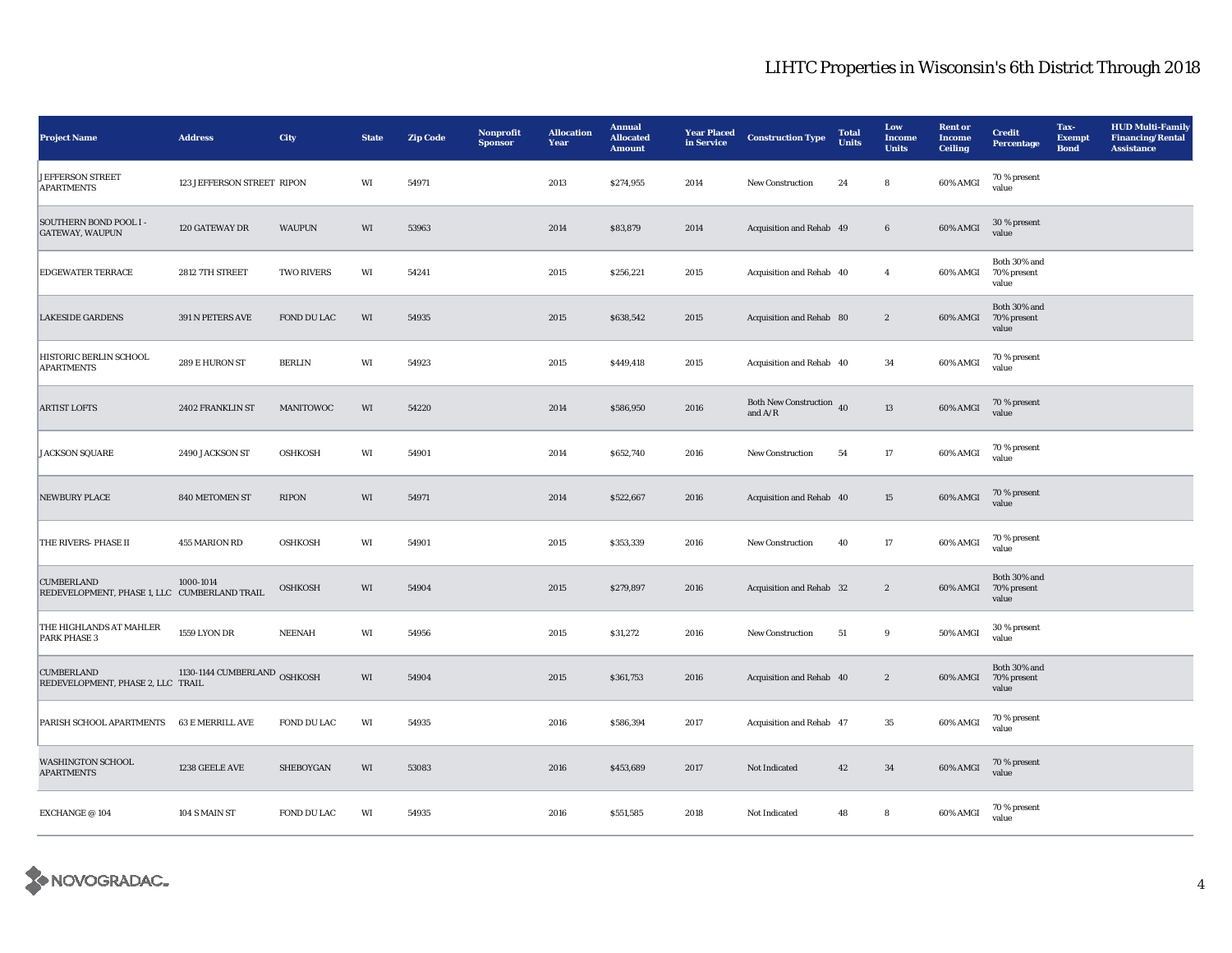| <b>Project Name</b>            | $\large\bf Address$                           | <b>City</b>           | <b>State</b>           | <b>Zip Code</b> | Nonprofit<br><b>Sponsor</b> | <b>Allocation</b><br>Year | <b>Annual</b><br><b>Allocated</b><br><b>Amount</b> | <b>Year Placed</b><br>in Service | <b>Construction Type</b>       | <b>Total</b><br><b>Units</b> | Low<br><b>Income</b><br><b>Units</b> | <b>Rent or</b><br><b>Income</b><br><b>Ceiling</b> | <b>Credit</b><br><b>Percentage</b> | Tax-<br><b>Exempt</b><br><b>Bond</b> | <b>HUD Multi-Family</b><br><b>Financing/Rental</b><br><b>Assistance</b> |
|--------------------------------|-----------------------------------------------|-----------------------|------------------------|-----------------|-----------------------------|---------------------------|----------------------------------------------------|----------------------------------|--------------------------------|------------------------------|--------------------------------------|---------------------------------------------------|------------------------------------|--------------------------------------|-------------------------------------------------------------------------|
| <b>VILLAGE HOUSE APTS</b>      | 2830 VILLAGE RD                               | PORTAGE               | WI                     | 53901           | No                          | 1989                      | \$0                                                | 1989                             | Existing                       | 48                           | 48                                   |                                                   | 30 % present<br>value              | No                                   |                                                                         |
| <b>WOODWIND HILLS APTS</b>     | 937 FREDONIA AVE                              | <b>FREDONIA</b>       | WI                     | 53021           | No                          | 1988                      | $\$0$                                              | 1989                             | <b>New Construction</b>        | 16                           | 16                                   |                                                   | 30 % present<br>value              | $_{\rm No}$                          |                                                                         |
| <b>618 E PKWY AVE</b>          | 618 E PKWY AVE                                | <b>OSHKOSH</b>        | WI                     | 54901           | Yes                         | 1989                      | $\$0$                                              | 1990                             | <b>Acquisition and Rehab</b> 1 |                              | $\mathbf{1}$                         |                                                   | 70 % present<br>value              | $_{\rm No}$                          |                                                                         |
| <b>ADVOCAP PROJECT #4</b>      | 219 OXFORD AVE                                | <b>OSHKOSH</b>        | WI                     | 54901           | Yes                         | 1989                      | ${\bf S0}$                                         | 1990                             | Acquisition and Rehab 1        |                              | $\mathbf{1}$                         |                                                   | 30 % present<br>value              | $_{\rm No}$                          |                                                                         |
| <b>CALUMET APTS</b>            | 68 HARRISON PL                                | FOND DU LAC           | WI                     | 54935           | $\rm No$                    | 1991                      | ${\bf S0}$                                         | 1990                             | Acquisition and Rehab 55       |                              | ${\bf 55}$                           |                                                   | 30 % present<br>value              | Yes                                  |                                                                         |
| <b>CITY CENTER CORPORATION</b> | 17 FOREST AVE                                 | FOND DU LAC           | WI                     | 54935           | No                          | 1988                      | $\$0$                                              | 1990                             | Acquisition and Rehab 31       |                              | 27                                   |                                                   | 70 % present<br>value              | No                                   |                                                                         |
| <b>FAIRVIEW APTS</b>           | 744 S PLEASANT VIEW<br>$\mathbf{R}\mathbf{D}$ | PLYMOUTH              | WI                     | 53073           | $\mathbf{N}\mathbf{o}$      | 1989                      | \$0                                                | 1990                             | <b>New Construction</b>        | 40                           | 40                                   |                                                   | 30 % present<br>value              | No                                   |                                                                         |
| <b>FOX LAKE ENTERPRISES</b>    | 204 BOOTH ST                                  | <b>FOX LAKE</b>       | WI                     | 53933           | No                          | 1989                      | S <sub>0</sub>                                     | 1990                             | <b>New Construction</b>        | 18                           | 18                                   |                                                   | 30 % present<br>value              | $_{\rm No}$                          |                                                                         |
| <b>LOMIRA APTS</b>             | 445 MAIN ST                                   | <b>LOMIRA</b>         | WI                     | 53048           | No                          | 1988                      | \$0                                                | 1990                             | <b>New Construction</b>        | 24                           | 24                                   |                                                   | 70 % present<br>value              | $_{\rm No}$                          |                                                                         |
| <b>RIVER OAKS</b>              | 11340 N CEDARBURG RD MEQUON                   |                       | WI                     | 53092           | $\rm No$                    | 1988                      | $\$0$                                              | 1990                             | New Construction               | ${\bf 8}$                    | ${\bf 8}$                            |                                                   | 70 % present<br>value              | $_{\rm No}$                          |                                                                         |
| RIVERMILL APTS                 | 11 E PAINE ST                                 | $\operatorname{KIEL}$ | $\mathbf{W}\mathbf{I}$ | 53042           | $\rm No$                    | 1989                      | $\$0$                                              | 1990                             | New Construction               | 24                           | ${\bf 24}$                           |                                                   | 30 % present<br>value              | $_{\rm No}$                          |                                                                         |
| SHEBOYGAN REGENCY HOUSE        | 920 WISCONSIN AVE                             | SHEBOYGAN             | WI                     | 53081           | No                          | 1989                      | $\$0$                                              | 1990                             | <b>New Construction</b>        | 59                           | ${\bf 59}$                           |                                                   | 70 % present<br>value              | $_{\rm No}$                          |                                                                         |
| SPRING ISLE II                 | 300 N SPRING ST                               | <b>BEAVER DAM</b>     | WI                     | 53916           | No                          | 1988                      | \$0                                                | 1990                             | <b>New Construction</b>        | 83                           | 33                                   |                                                   | 30 % present<br>value              | Yes                                  |                                                                         |
| <b>WYNDMERE APTS</b>           | 967 MINERAL SPRINGS PORT<br>DR                | WASHINGTON            | WI                     | 53074           | No                          | 1989                      | $\$0$                                              | 1990                             | New Construction               | 32                           | 32                                   |                                                   | 30 % present<br>value              | $_{\rm No}$                          |                                                                         |
| 151 FOREST AVE                 | 151 FOREST AVE                                | FOND DU LAC           | WI                     | 54935           | No                          | 1991                      | \$0                                                | 1991                             | Acquisition and Rehab 11       |                              | $11\,$                               |                                                   | 70 % present<br>value              | $\rm No$                             |                                                                         |

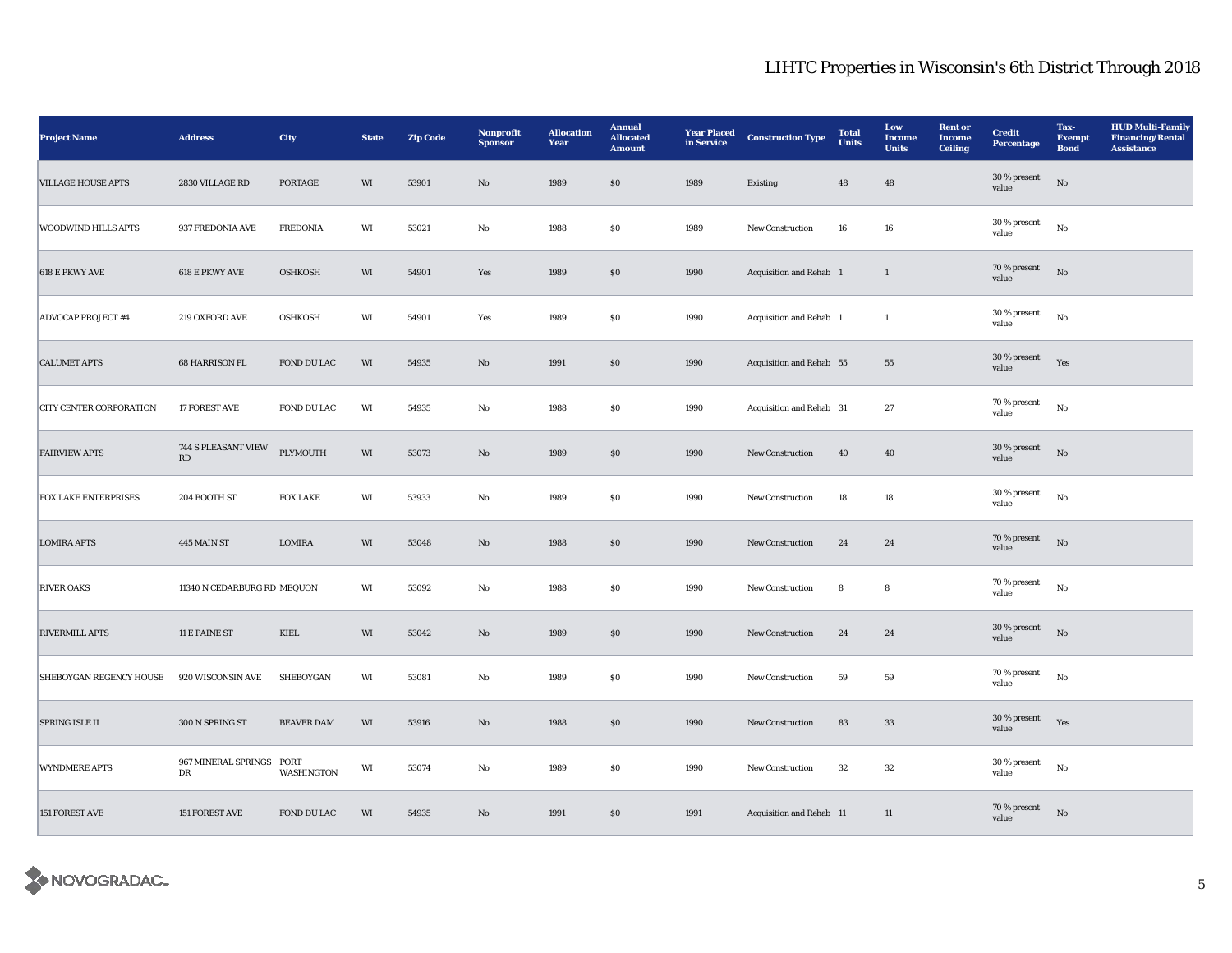| <b>Project Name</b>            | $\large\bf Address$     | City              | <b>State</b>           | <b>Zip Code</b> | Nonprofit<br><b>Sponsor</b> | <b>Allocation</b><br>Year | <b>Annual</b><br><b>Allocated</b><br><b>Amount</b> | <b>Year Placed</b><br>in Service | <b>Construction Type</b> | <b>Total</b><br><b>Units</b> | Low<br><b>Income</b><br><b>Units</b> | <b>Rent or</b><br><b>Income</b><br>Ceiling | <b>Credit</b><br><b>Percentage</b>   | Tax-<br><b>Exempt</b><br><b>Bond</b> | <b>HUD Multi-Family</b><br><b>Financing/Rental</b><br><b>Assistance</b> |
|--------------------------------|-------------------------|-------------------|------------------------|-----------------|-----------------------------|---------------------------|----------------------------------------------------|----------------------------------|--------------------------|------------------------------|--------------------------------------|--------------------------------------------|--------------------------------------|--------------------------------------|-------------------------------------------------------------------------|
| <b>AMERICAN HOUSE OF RIPON</b> | 222 WATSON ST           | <b>RIPON</b>      | WI                     | 54971           | No                          | 1990                      | $\$0$                                              | 1991                             | Acquisition and Rehab 40 |                              | ${\bf 8}$                            |                                            | 30 % present<br>value                | $_{\rm No}$                          |                                                                         |
| <b>COLONIAL COLUMNS</b>        | 611 APPLETON ST         | PLYMOUTH          | WI                     | 53073           | Yes                         | 1991                      | $\$0$                                              | 1991                             | New Construction         | 28                           | $30\,$                               |                                            | 70 % present<br>value                | $_{\rm No}$                          |                                                                         |
| <b>COLONIAL MANOR</b>          | <b>15 PARKVIEW CIR</b>  | <b>COLUMBUS</b>   | WI                     | 53925           | No                          | 1991                      | <b>SO</b>                                          | 1991                             | <b>New Construction</b>  | 25                           | 25                                   |                                            | 70 % present<br>value                | $_{\rm No}$                          |                                                                         |
| <b>DEER RUN</b>                | 2345 SCHULTZ ST         | PORTAGE           | WI                     | 53901           | $\mathbf{N}\mathbf{o}$      | 1991                      | \$0                                                | 1991                             | New Construction         | 32                           | 31                                   |                                            | 70 % present<br>value                | No                                   |                                                                         |
| <b>HARVEST MEADOWS</b>         | 652 W HILLCREST RD      | SAUKVILLE         | WI                     | 53080           | No                          | 1989                      | \$0                                                | 1991                             | <b>New Construction</b>  | 64                           | 62                                   |                                            | 70 % present<br>value                | $_{\rm No}$                          |                                                                         |
| <b>LAKE VIEW APTS</b>          | 209 SEIPPEL BLVD        | <b>BEAVER DAM</b> | WI                     | 53916           | No                          | 1989                      | $\$0$                                              | 1991                             | <b>New Construction</b>  | 40                           | 40                                   |                                            | 30 % present<br>value                | $_{\rm No}$                          |                                                                         |
| <b>WESTWYNDE APTS</b>          | 1821 S 39TH ST          | MANITOWOC         | WI                     | 54220           | No                          | 1991                      | $\$0$                                              | 1991                             | <b>New Construction</b>  | 40                           | 36                                   |                                            | 70 % present<br>value                | $_{\rm No}$                          |                                                                         |
| WHITING HOTEL                  | 103 N WISCONSIN ST      | <b>BERLIN</b>     | WI                     | 54923           | $\mathbf{N}\mathbf{o}$      | 1991                      | \$0                                                | 1991                             | Acquisition and Rehab 11 |                              | $\bf8$                               |                                            | 70 % present<br>value                | $\rm No$                             |                                                                         |
| <b>BALZER APTS</b>             | 818 PENNSYLVANIA<br>AVE | SHEBOYGAN         | WI                     | 53081           | No                          | 1992                      | \$0                                                | 1992                             | Acquisition and Rehab 14 |                              | 11                                   |                                            | Both 30% and<br>70% present<br>value | Yes                                  |                                                                         |
| <b>EIGHTH ST LOFTS</b>         | 531 S EIGHTH ST         | SHEBOYGAN         | WI                     | 53081           | $\mathbf{N}\mathbf{o}$      | 1992                      | $\$0$                                              | 1992                             | Acquisition and Rehab 24 |                              | 14                                   |                                            | Both 30% and<br>70% present<br>value | Yes                                  |                                                                         |
| <b>JUNG BUILDING</b>           | 620 S EIGHTH ST         | SHEBOYGAN         | WI                     | 53081           | No                          | 1992                      | $\$0$                                              | 1992                             | Acquisition and Rehab 53 |                              | 33                                   |                                            | Both 30% and<br>70% present<br>value | Yes                                  |                                                                         |
| LINCOLN SCHOOL                 | 200 W BROWN ST          | <b>WAUPUN</b>     | WI                     | 53963           | No                          | 1991                      | $\$0$                                              | 1992                             | New Construction         | 45                           | ${\bf 36}$                           |                                            | 70 % present<br>value                | No                                   |                                                                         |
| <b>MAYVILLE HEIGHTS</b>        | 1439 DAYTON ST          | MAYVILLE          | WI                     | 53050           | $\rm No$                    | 1990                      | $\bf{S0}$                                          | 1992                             | New Construction         | 43                           | 42                                   |                                            | 70 % present<br>value                | $_{\rm No}$                          |                                                                         |
| <b>NORTH RIVER BLOCK</b>       | 161 W HURON ST          | <b>BERLIN</b>     | WI                     | 54923           | No                          | 1992                      | \$0                                                | 1992                             | Acquisition and Rehab 10 |                              | $9\,$                                |                                            | Both 30% and<br>70% present<br>value | Yes                                  |                                                                         |
| <b>PARKVIEW APTS</b>           | 112 GILLETTE ST         | PARDEEVILLE       | $\mathbf{W}\mathbf{I}$ | 53954           | Yes                         | 1991                      | $\$0$                                              | 1992                             | New Construction         | 36                           | $32\,$                               |                                            | 70 % present<br>value                | $_{\rm No}$                          |                                                                         |

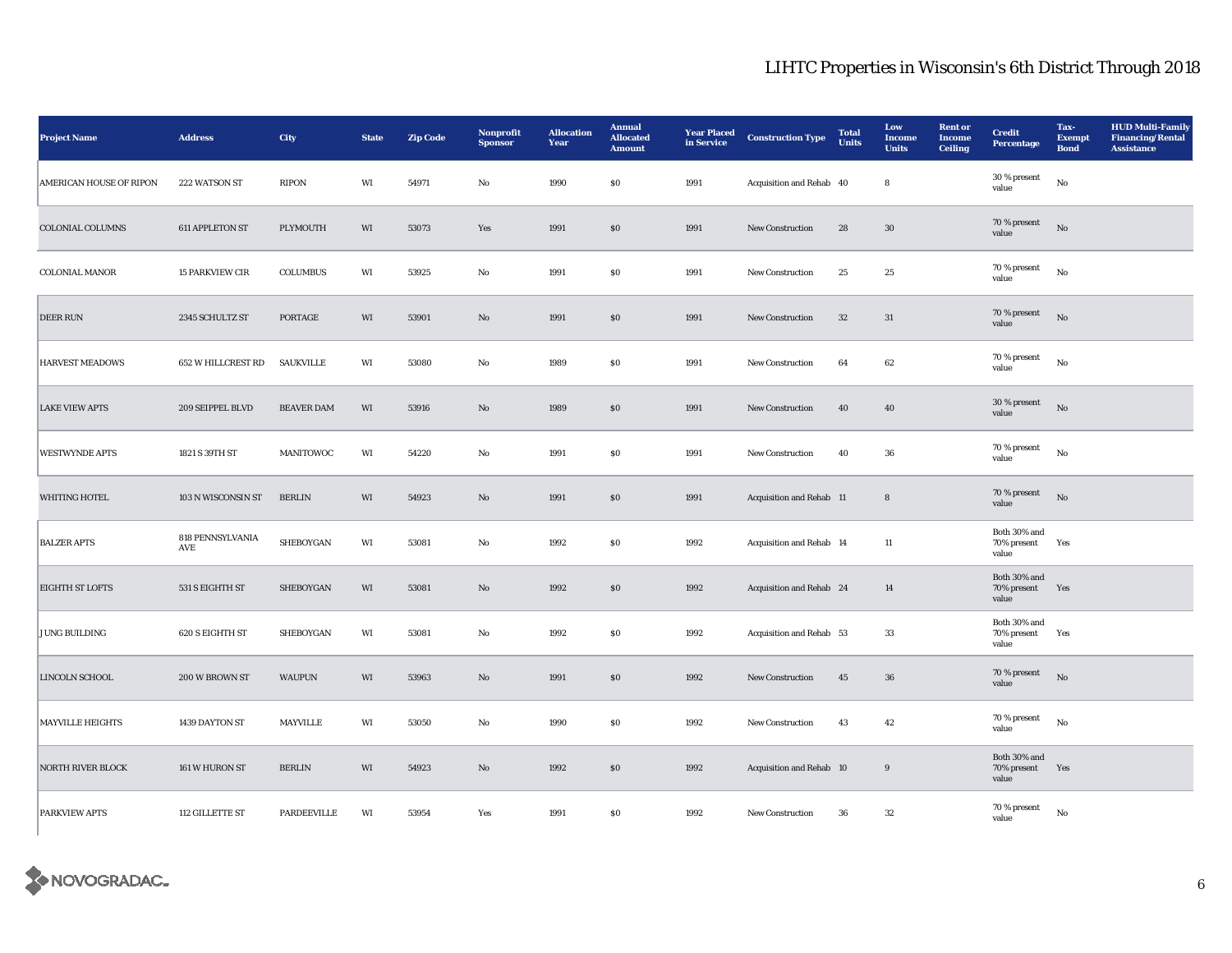| <b>Project Name</b>                        | <b>Address</b>                                | City                      | <b>State</b> | <b>Zip Code</b> | <b>Nonprofit</b><br><b>Sponsor</b> | <b>Allocation</b><br>Year | <b>Annual</b><br><b>Allocated</b><br><b>Amount</b> | <b>Year Placed</b><br>in Service | <b>Construction Type</b>        | <b>Total</b><br>Units | Low<br>Income<br><b>Units</b> | <b>Rent or</b><br><b>Income</b><br><b>Ceiling</b> | <b>Credit</b><br><b>Percentage</b>   | Tax-<br><b>Exempt</b><br><b>Bond</b> | <b>HUD Multi-Family</b><br><b>Financing/Rental</b><br><b>Assistance</b> |
|--------------------------------------------|-----------------------------------------------|---------------------------|--------------|-----------------|------------------------------------|---------------------------|----------------------------------------------------|----------------------------------|---------------------------------|-----------------------|-------------------------------|---------------------------------------------------|--------------------------------------|--------------------------------------|-------------------------------------------------------------------------|
| RICH-LEN APTS                              | 115 N 15TH ST                                 | <b>OOSTBURG</b>           | WI           | 53070           | $\mathbf{No}$                      | 1990                      | $\$0$                                              | 1992                             | New Construction                | 10                    | 10                            |                                                   | 30 % present<br>value                | No                                   |                                                                         |
| RIPON AFFORDABLE HOUSING                   | 847 METOMEN ST                                | <b>RIPON</b>              | WI           | 54971           | No                                 | 1991                      | <b>SO</b>                                          | 1992                             | New Construction                | 44                    | 35                            |                                                   | 70 % present<br>value                | No                                   |                                                                         |
| <b>RIVER HOUSE</b>                         | 1523 16TH ST                                  | TWO RIVERS                | WI           | 54241           | $\mathbf{N}\mathbf{o}$             | 1990                      | \$0                                                | 1992                             | New Construction                | 24                    | 24                            |                                                   | 70 % present<br>value                | $_{\rm No}$                          |                                                                         |
| THE BRICKNER WOOLEN MILLS 639 MONROE ST    |                                               | SHEBOYGAN FALLS WI        |              | 53085           | Yes                                | 1991                      | S <sub>0</sub>                                     | 1992                             | Acquisition and Rehab 34        |                       | 31                            |                                                   | Both 30% and<br>70% present<br>value | No                                   |                                                                         |
| <b>EL DORADO</b>                           | 130 FOREST AVE                                | FOND DU LAC               | WI           | 54935           | No                                 | 1991                      | $\boldsymbol{\mathsf{S}}\boldsymbol{\mathsf{O}}$   | 1992                             | Acquisition and Rehab 28        |                       | 24                            |                                                   | Both 30% and<br>70% present<br>value | No                                   |                                                                         |
| <b>WHITNEY</b>                             | 100 E JAMES ST                                | COLUMBUS                  | WI           | 53925           | Yes                                | 1991                      | ${\bf S0}$                                         | 1992                             | Acquisition and Rehab 8         |                       | $\bf 6$                       |                                                   | Both 30% and<br>70% present<br>value | $\mathbf{N}\mathbf{o}$               |                                                                         |
| WPL BUILDING                               | 143 WATER ST                                  | <b>BERLIN</b>             | WI           | 54923           | $\mathbf{N}\mathbf{o}$             | 1992                      | $\$0$                                              | 1992                             | <b>Acquisition and Rehab 18</b> |                       | 12                            |                                                   | 30 % present<br>value                | Yes                                  |                                                                         |
| FOX LAKE MANOR APTS                        | 113 FOREST ST                                 | <b>FOX LAKE</b>           | WI           | 53933           | No                                 | 1992                      | $\$0$                                              | 1993                             | New Construction                | 12                    | 12                            |                                                   | 30 % present<br>value                | $_{\rm No}$                          |                                                                         |
| NORTHLAND WAUTOMA APTS                     | <b>663 S WAUPACA ST</b>                       | <b>WAUTOMA</b>            | WI           | 54982           | $\mathbf{No}$                      | 1992                      | $\$0$                                              | 1993                             | New Construction                | $12\,$                | 12                            |                                                   | 30 % present<br>value                | $_{\rm No}$                          |                                                                         |
| AMERICAN HOUSE OF PRINCETON 444 W WATER ST |                                               | <b>PRINCETON</b>          | WI           | 54968           |                                    | 1994                      | \$0\$                                              | 1994                             | Not Indicated                   | 24                    | 16                            |                                                   | Not Indicated                        |                                      |                                                                         |
| <b>BREEZE COVE APTS</b>                    | 1581 W PORTVIEW DR                            | PORT<br><b>WASHINGTON</b> | WI           | 53074           | $\mathbf{N}\mathbf{o}$             | 1994                      | \$0                                                | 1994                             | Not Indicated                   | 64                    | 64                            |                                                   | Not Indicated No                     |                                      |                                                                         |
| <b>GRANITE HILLS MANOR</b>                 | 514 MAIN ST                                   | MONTELLO                  | WI           | 53949           | No                                 | 1994                      | <b>SO</b>                                          | 1994                             | Not Indicated                   | 8                     | ${\bf 8}$                     |                                                   | Not Indicated No                     |                                      |                                                                         |
| HUNTER'S RIDGE APTS                        | 219 S PLEASANT VIEW<br>$\mathbf{R}\mathbf{D}$ | PLYMOUTH                  | WI           | 53073           | $\mathbf{N}\mathbf{o}$             | 1994                      | $\$0$                                              | 1994                             | New Construction                | 48                    | ${\bf 20}$                    |                                                   | 30 % present<br>value                | Yes                                  |                                                                         |
| <b>JACKSON FARM APTS</b>                   | 3409 LOGAN DR                                 | <b>OSHKOSH</b>            | WI           | 54901           | No                                 | 1992                      | $\$0$                                              | 1994                             | Not Indicated                   | 60                    | 60                            |                                                   | Not Indicated No                     |                                      |                                                                         |
| <b>LINDEN STREET APTS</b>                  | 1051 LINDEN ST                                | <b>CLEVELAND</b>          | WI           | 53015           | No                                 | 1994                      | \$0                                                | 1994                             | <b>New Construction</b>         | 12                    | 12                            |                                                   | 30 % present<br>value                | No                                   |                                                                         |

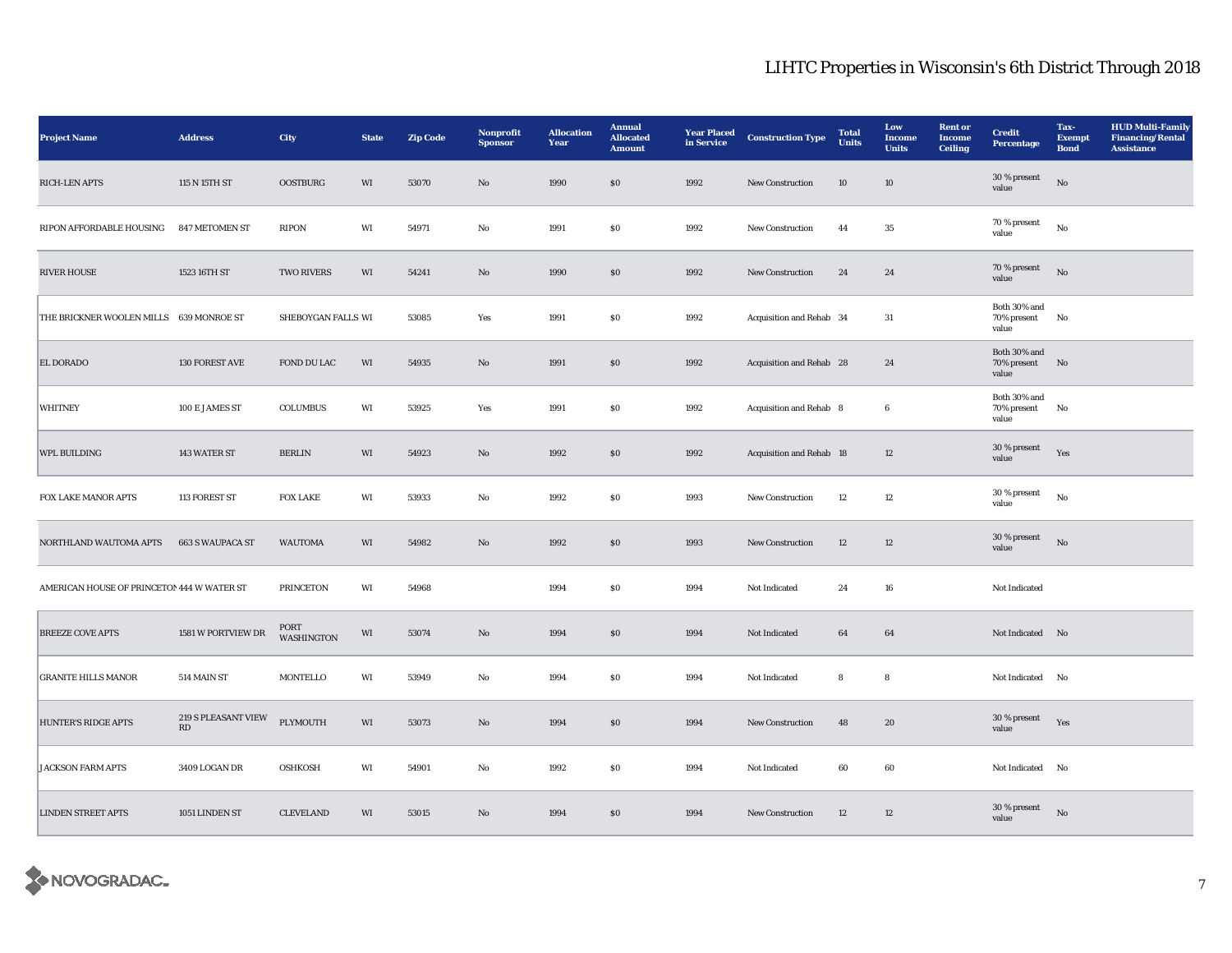| <b>Project Name</b>                    | <b>Address</b>                  | City                      | <b>State</b> | <b>Zip Code</b> | Nonprofit<br><b>Sponsor</b> | <b>Allocation</b><br>Year | <b>Annual</b><br><b>Allocated</b><br><b>Amount</b> | <b>Year Placed</b><br>in Service | <b>Construction Type</b> | <b>Total</b><br><b>Units</b> | Low<br><b>Income</b><br><b>Units</b> | <b>Rent</b> or<br><b>Income</b><br><b>Ceiling</b> | <b>Credit</b><br><b>Percentage</b> | Tax-<br><b>Exempt</b><br><b>Bond</b> | <b>HUD Multi-Family</b><br><b>Financing/Rental</b><br><b>Assistance</b> |
|----------------------------------------|---------------------------------|---------------------------|--------------|-----------------|-----------------------------|---------------------------|----------------------------------------------------|----------------------------------|--------------------------|------------------------------|--------------------------------------|---------------------------------------------------|------------------------------------|--------------------------------------|-------------------------------------------------------------------------|
| MAPLE CREST                            | 962 W SUNSET RD                 | PORT<br><b>WASHINGTON</b> | WI           | 53074           | No                          | 1992                      | $\$0$                                              | 1994                             | New Construction         | 112                          | 112                                  |                                                   | 70 % present<br>value              | $_{\rm No}$                          |                                                                         |
| NORTHLAND REDGRANITE APTS 259 LAING ST |                                 | REDGRANITE                | WI           | 54970           | No                          | 1994                      | \$0                                                | 1994                             | Not Indicated            | 12                           | 12                                   |                                                   | Not Indicated No                   |                                      |                                                                         |
| <b>SUMMERFIELD PLACE APTS</b>          | 3329 LOGAN DR                   | <b>OSHKOSH</b>            | WI           | 54901           | No                          | 1992                      | $\$0$                                              | 1994                             | Not Indicated            | 120                          | 120                                  |                                                   | Not Indicated No                   |                                      |                                                                         |
| <b>LAKESHORE PARK APTS</b>             | 1100 ADAMS ST                   | <b>TWO RIVERS</b>         | WI           | 54241           | $\rm No$                    | 1994                      | $\$0$                                              | 1995                             | New Construction         | $32\,$                       | $32\,$                               |                                                   | 70 % present<br>value              | $_{\rm No}$                          |                                                                         |
| MILL VIEW APTS                         | 22 E FREMONT ST                 | KIEL                      | WI           | 53042           | No                          | 1994                      | $\$0$                                              | 1995                             | New Construction         | 24                           | 24                                   |                                                   | 30 % present<br>value              | $_{\rm No}$                          |                                                                         |
| <b>SOUTHVIEW PARK APTS</b>             | 116 W BELL ST                   | <b>NEENAH</b>             | WI           | 54956           | $\mathbf{N}\mathbf{o}$      | 1994                      | \$0                                                | 1995                             | <b>New Construction</b>  | 70                           | 38                                   |                                                   | 70 % present<br>value              | No                                   |                                                                         |
| <b>WEST SIDE APTS</b>                  | <b>403 W STROUD ST</b>          | RANDOLPH                  | WI           | 53956           | $_{\rm No}$                 | 1994                      | $\$0$                                              | 1995                             | New Construction         | 12                           | $12\,$                               |                                                   | 30 % present<br>value              | $_{\rm No}$                          |                                                                         |
| MILL POND APTS                         | 244 W FOURTH ST                 | <b>WESTFIELD</b>          | WI           | 53964           | No                          | 1995                      | \$0                                                | 1996                             | New Construction         | 24                           | 24                                   |                                                   | 70 % present<br>value              | $\mathbf{N}\mathbf{o}$               |                                                                         |
| <b>THE LANDINGS</b>                    | 951 WILCOX ST                   | <b>WAUPUN</b>             | WI           | 53963           | No                          | 1995                      | $\$0$                                              | 1996                             | <b>New Construction</b>  | 64                           | 64                                   |                                                   | $70\,\%$ present<br>value          | $_{\rm No}$                          |                                                                         |
| THE PHOENIX                            | 104 W COOK ST                   | PORTAGE                   | WI           | 53901           | No                          | 1995                      | $\$0$                                              | 1996                             | New Construction         | 44                           | 44                                   |                                                   | 70 % present<br>value              | No                                   |                                                                         |
| <b>WAUPUN SENIOR HOUSING</b>           | 120 GATEWAY DR                  | <b>WAUPUN</b>             | WI           | 53963           | No                          | 1995                      | \$0                                                | 1996                             | New Construction         | 48                           | 38                                   |                                                   | 70 % present<br>value              | $_{\rm No}$                          |                                                                         |
| <b>WINDSOR VILLAGE</b>                 | 225 N MAIN ST                   | SHEBOYGAN FALLS WI        |              | 53085           | $\rm No$                    | 1995                      | $\$0$                                              | 1996                             | New Construction         | 40                           | ${\bf 40}$                           |                                                   | 70 % present<br>value              | $\rm No$                             |                                                                         |
| <b>CEDARBURG SENIOR APTS</b>           | N30W6801 LINCOLN<br><b>BLVD</b> | <b>CEDARBURG</b>          | WI           | 53012           | No                          | 1995                      | $\$0$                                              | 1997                             | New Construction         | 48                           | 48                                   |                                                   | 70 % present<br>value              | No                                   |                                                                         |
| <b>DIVISION STREET APTS</b>            | 545 DIVISION ST                 | <b>OSHKOSH</b>            | WI           | 54901           | Yes                         | 1996                      | \$0                                                | 1997                             | <b>New Construction</b>  | 23                           | 11                                   |                                                   | 70 % present<br>value              | No                                   |                                                                         |
| <b>KEYSTONE MANOR</b>                  | 121 KNAUP DR                    | <b>BEAVER DAM</b>         | WI           | 53916           | No                          | 1996                      | \$0                                                | 1997                             | <b>New Construction</b>  | 36                           | 36                                   |                                                   | $70$ % present<br>value            | No                                   |                                                                         |

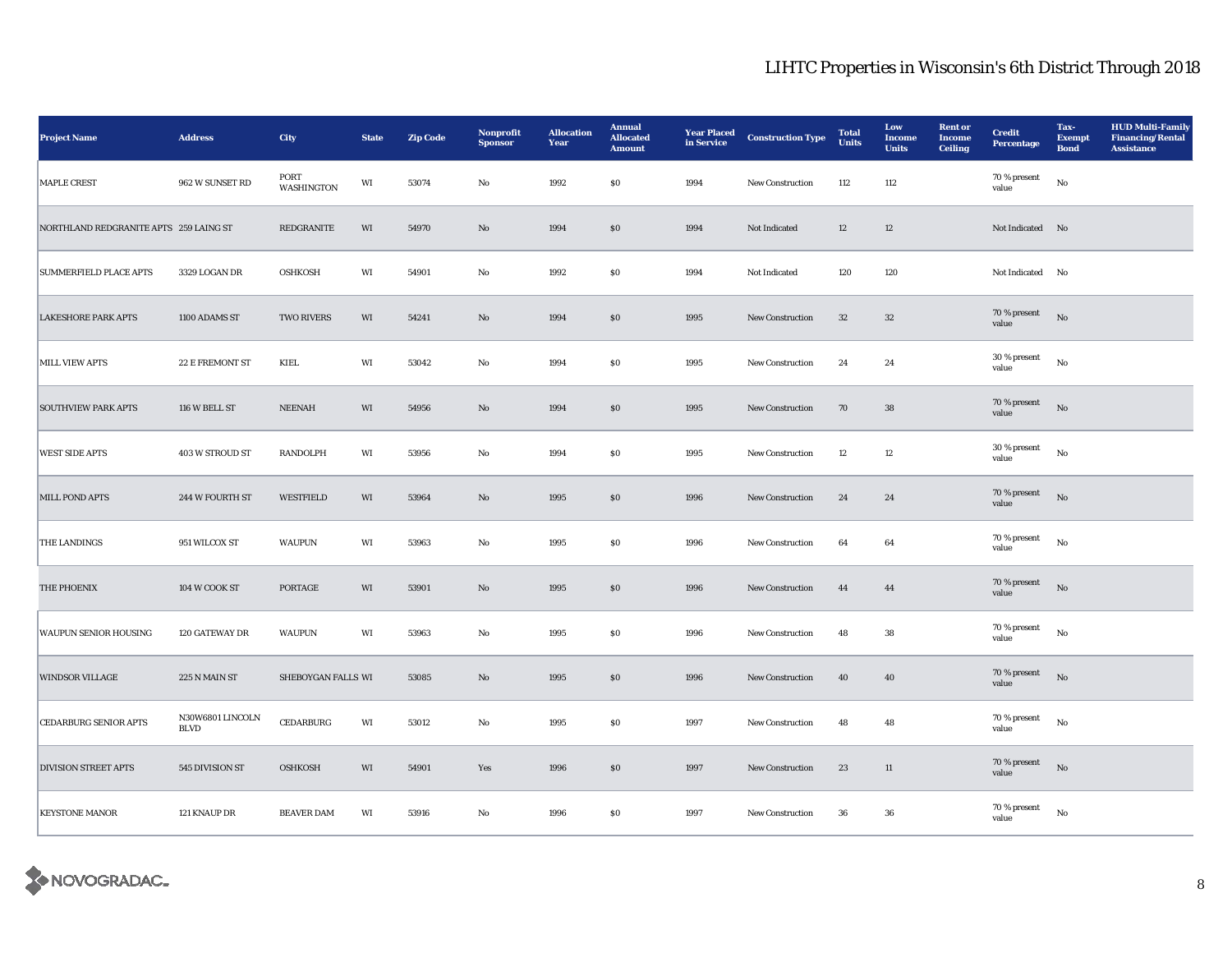| <b>Project Name</b>                             | $\large\bf Address$         | City              | <b>State</b> | <b>Zip Code</b> | Nonprofit<br><b>Sponsor</b> | <b>Allocation</b><br>Year | <b>Annual</b><br><b>Allocated</b><br><b>Amount</b> | <b>Year Placed</b><br>in Service | <b>Construction Type</b> | <b>Total</b><br><b>Units</b> | Low<br><b>Income</b><br><b>Units</b> | <b>Rent or</b><br><b>Income</b><br><b>Ceiling</b> | <b>Credit</b><br><b>Percentage</b> | Tax-<br><b>Exempt</b><br><b>Bond</b> | <b>HUD Multi-Family</b><br><b>Financing/Rental</b><br><b>Assistance</b> |
|-------------------------------------------------|-----------------------------|-------------------|--------------|-----------------|-----------------------------|---------------------------|----------------------------------------------------|----------------------------------|--------------------------|------------------------------|--------------------------------------|---------------------------------------------------|------------------------------------|--------------------------------------|-------------------------------------------------------------------------|
| <b>RIVERWALK APT HOMES</b>                      | 832 N TENTH ST              | <b>SHEBOYGAN</b>  | WI           | 53081           | No                          | 1996                      | \$0                                                | 1997                             | New Construction         | 40                           | 40                                   |                                                   | 70 % present<br>value              | No                                   |                                                                         |
| SHEBOYGAN SENIOR HOUSING                        | 910 N TENTH ST              | SHEBOYGAN         | WI           | 53081           | No                          | 1996                      | \$0                                                | 1997                             | <b>New Construction</b>  | 66                           | 66                                   |                                                   | 70 % present<br>value              | $_{\rm No}$                          |                                                                         |
| <b>STONERIDGE APTS</b>                          | 127 KNAUP DR                | <b>BEAVER DAM</b> | WI           | 53916           | No                          | 1996                      | $\$0$                                              | 1997                             | New Construction         | 40                           | 40                                   |                                                   | 70 % present<br>value              | $_{\rm No}$                          |                                                                         |
| YORKSHIRE APTS                                  | 3315 YORKSHIRE LN           | MANITOWOC         | WI           | 54220           | $\rm No$                    | 1995                      | $\$0$                                              | 1997                             | New Construction         | 56                           | ${\bf 56}$                           |                                                   | 70 % present<br>value              | $_{\rm No}$                          |                                                                         |
| <b>ASHBURY FARM APTS</b>                        | 382 N SEYMOUR ST            | FOND DU LAC       | WI           | 54935           | $\rm No$                    | 1996                      | $\$0$                                              | 1998                             | New Construction         | 14                           | 14                                   |                                                   | 70 % present<br>value              | $_{\rm No}$                          |                                                                         |
| <b>HUNTERS RIDGE APTS II</b>                    | 345 S PLEASANT VIEW<br>RD   | PLYMOUTH          | WI           | 53073           |                             | 1999                      | $\$0$                                              | 1998                             | Not Indicated            | 24                           | 10                                   |                                                   | Not Indicated                      |                                      |                                                                         |
| PLEASANT VALLEY APTS                            | 239 COLUMBUS ST             | <b>LODI</b>       | WI           | 53555           | $\mathbf{N}\mathbf{o}$      | 1998                      | \$0                                                | 1998                             | <b>New Construction</b>  | 24                           | 24                                   |                                                   | 70 % present<br>value              | No                                   |                                                                         |
| <b>CENTRAL PARK APTS</b>                        | 517 NEWBURY ST              | <b>RIPON</b>      | WI           | 54971           | No                          | 1997                      | \$0                                                | 1999                             | Acquisition and Rehab 36 |                              | 32                                   |                                                   | 70 % present<br>value              | $_{\rm No}$                          |                                                                         |
| <b>HAWTHORNE WOODS</b>                          | 450 N HIGHLAND AVE PLYMOUTH |                   | WI           | 53073           | No                          | 1998                      | \$0                                                | 1999                             | Acquisition and Rehab 40 |                              | 40                                   |                                                   | 30 % present<br>value              | No                                   |                                                                         |
| <b>IRVING PLACE APTS</b>                        | 645 DIVISION ST             | <b>OSHKOSH</b>    | WI           | 54901           | No                          | 1998                      | $\$0$                                              | 1999                             | New Construction         | 24                           | ${\bf 16}$                           |                                                   | 70 % present<br>value              | $_{\rm No}$                          |                                                                         |
| <b>LAKESIDE GARDEN APTS</b>                     | 395 N PETERS AVE            | FOND DU LAC       | WI           | 54935           | $\rm No$                    | 1998                      | $\$0$                                              | 1999                             | Acquisition and Rehab 79 |                              | 79                                   |                                                   | 70 % present<br>value              | $_{\rm No}$                          |                                                                         |
| <b>RIVERWALK APT HOMES PHASE</b><br>$ 2\rangle$ | 828 N WATER ST              | <b>SHEBOYGAN</b>  | WI           | 53081           | No                          | 1998                      | $\$0$                                              | 1999                             | <b>New Construction</b>  | 20                           | 20                                   |                                                   | 70 % present<br>value              | $_{\rm No}$                          |                                                                         |
| SOUTHLAKE SENIOR COTTAGES 270 SOUTHLAKE CIR     |                             | FOND DU LAC       | WI           | 54935           | No                          | 1998                      | \$0                                                | 1999                             | <b>New Construction</b>  | 24                           | 24                                   |                                                   | 70 % present<br>value              | No                                   |                                                                         |
| <b>WATERVIEW APTS PHASE II</b>                  | 914 N 11TH ST               | SHEBOYGAN         | WI           | 53081           | No                          | 1998                      | $\$0$                                              | 1999                             | <b>New Construction</b>  | 24                           | 16                                   |                                                   | 70 % present<br>value              | $_{\rm No}$                          |                                                                         |
| <b>CEDARBURG SENIOR APTS II</b>                 | N28W6800 ALYCE ST           | <b>CEDARBURG</b>  | WI           | 53012           |                             | 1998                      | \$0                                                | 2000                             | Not Indicated            | 47                           | 42                                   |                                                   | Not Indicated                      |                                      |                                                                         |

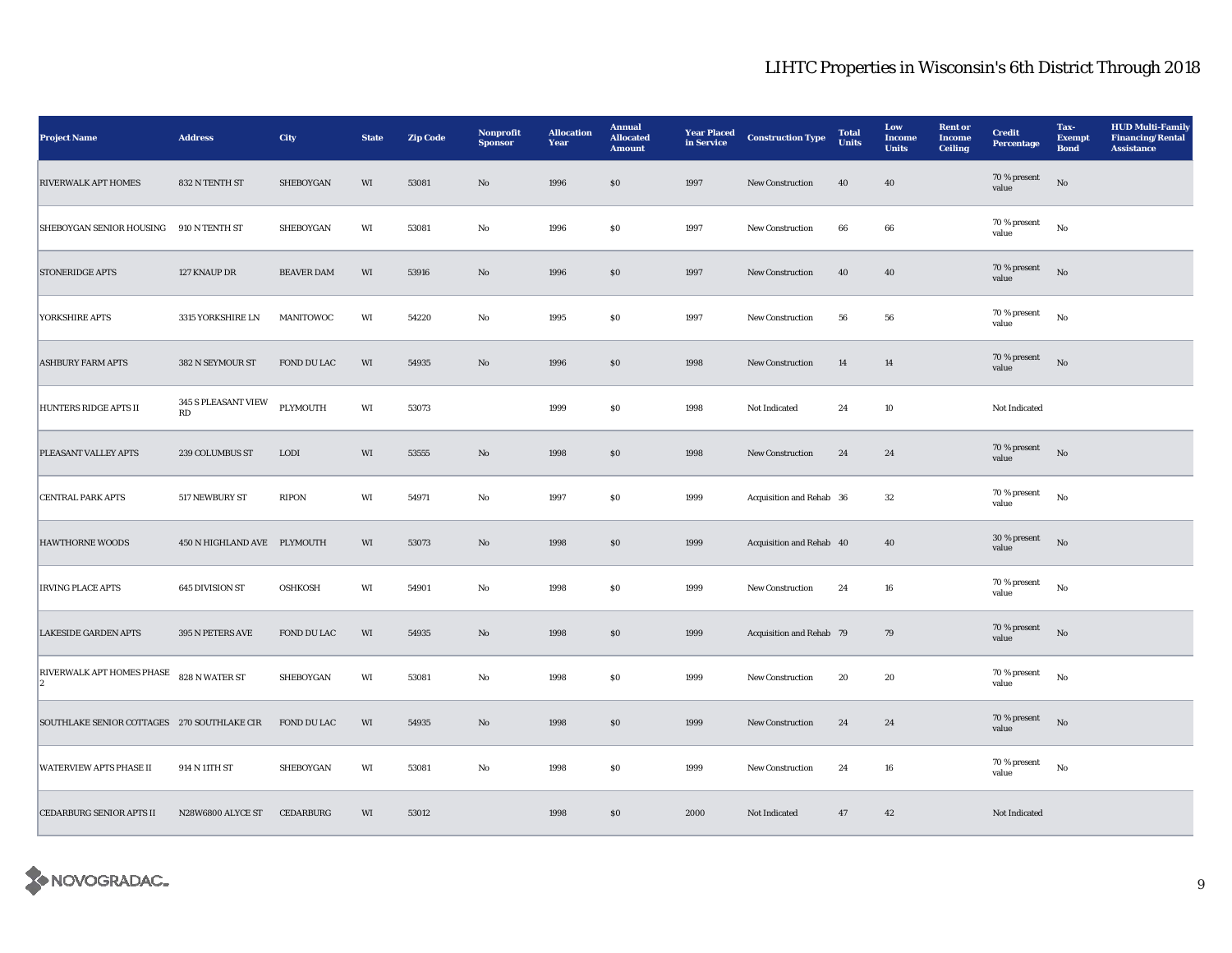| <b>Project Name</b>                           | <b>Address</b>    | City               | <b>State</b> | <b>Zip Code</b> | Nonprofit<br><b>Sponsor</b> | <b>Allocation</b><br>Year | <b>Annual</b><br><b>Allocated</b><br><b>Amount</b> | <b>Year Placed</b><br>in Service | <b>Construction Type</b> | <b>Total</b><br><b>Units</b> | Low<br><b>Income</b><br><b>Units</b> | <b>Rent</b> or<br><b>Income</b><br><b>Ceiling</b> | <b>Credit</b><br><b>Percentage</b>   | Tax-<br><b>Exempt</b><br><b>Bond</b> | <b>HUD Multi-Family</b><br><b>Financing/Rental</b><br><b>Assistance</b> |
|-----------------------------------------------|-------------------|--------------------|--------------|-----------------|-----------------------------|---------------------------|----------------------------------------------------|----------------------------------|--------------------------|------------------------------|--------------------------------------|---------------------------------------------------|--------------------------------------|--------------------------------------|-------------------------------------------------------------------------|
| DENEVEU CREEK RETIREMENT<br><b>COMMUNITY</b>  | 46 WINNEBAGO LN   | FOND DU LAC        | WI           | 54935           | No                          | 1999                      | $\$0$                                              | 2000                             | New Construction         | 24                           | 24                                   |                                                   | 70 % present<br>value                | No                                   |                                                                         |
| <b>GARTON TOY FACTORY APT</b><br><b>HOMES</b> | 830 N WATER ST    | SHEBOYGAN          | WI           | 53081           | No                          | 1999                      | \$0                                                | 2000                             | Acquisition and Rehab 72 |                              | 50                                   |                                                   | Both 30% and<br>70% present<br>value | N <sub>o</sub>                       |                                                                         |
| <b>SHOE FACTORY APTS</b>                      | 913 N SPRING ST   | <b>BEAVER DAM</b>  | WI           | 53916           | No                          | 2000                      | $\$0$                                              | 2000                             | Acquisition and Rehab 50 |                              | 37                                   |                                                   | Both 30% and<br>70% present<br>value | No                                   |                                                                         |
| <b>MARQUETTE MANOR</b>                        | 1800 JEFFERSON ST | <b>TWO RIVERS</b>  | WI           | 54241           | $\mathbf{N}\mathbf{o}$      | 2000                      | $\$0$                                              | 2001                             | Acquisition and Rehab 32 |                              | $32\,$                               |                                                   | Both 30% and<br>70% present<br>value | No                                   |                                                                         |
| <b>PARKSIDE VILLAGE APTS</b>                  | 291 S MOUNTIN DR  | MAYVILLE           | WI           | 53050           | $\rm No$                    | 2000                      | $\$0$                                              | 2001                             | New Construction         | 24                           | 24                                   |                                                   | 70 % present<br>value                | $_{\rm No}$                          |                                                                         |
| PRIMROSE APTS                                 | 1310 PRIMROSE LN  | <b>NEENAH</b>      | $\rm WI$     | 54956           | $\mathbf{N}\mathbf{o}$      | 2001                      | $\$0$                                              | 2001                             | Acquisition and Rehab 72 |                              | 72                                   |                                                   | 30 % present<br>value                | Yes                                  |                                                                         |
| MANITOWOC NORTHWINDS                          | 1571 S 35TH ST    | MANITOWOC          | WI           | 54220           |                             | 2013                      | $\$0$                                              | Insufficient<br>Data             | Not Indicated            | 40                           | $\mathbf 0$                          |                                                   | Not Indicated                        |                                      |                                                                         |
| <b>BERLIN TERRACE</b>                         | 477 OAK ST        | <b>BERLIN</b>      | WI           | 54923           | $\mathbf{N}\mathbf{o}$      | 1987                      | \$0                                                | 1987                             | <b>New Construction</b>  | 32                           | 32                                   |                                                   | 30 % present<br>value                | $_{\rm No}$                          |                                                                         |
| <b>CHERRY WOODS APTS</b>                      | 704 KERST RD      | WESTFIELD          | WI           | 53964           | No                          | 1987                      | $\$0$                                              | 1987                             | New Construction         | 8                            | $\overline{4}$                       |                                                   | 30 % present<br>value                | $_{\rm No}$                          |                                                                         |
| <b>WAUPUN TERRACE</b>                         | 717 W LINCOLN ST  | <b>WAUPUN</b>      | WI           | 53963           | No                          | 1987                      | \$0                                                | 1987                             | <b>New Construction</b>  | 40                           | 40                                   |                                                   | 30 % present<br>value                | No                                   |                                                                         |
| <b>GRANITE CITY HEIGHTS</b>                   | 331 MAIN ST       | MONTELLO           | WI           | 53949           | No                          | 1988                      | $\$0$                                              | 1988                             | New Construction         | 10                           | 10                                   |                                                   | 30 % present<br>value                | $_{\rm No}$                          |                                                                         |
| HOME OPPORTUNITIES INC                        | 619 W NINTH AVE   | <b>OSHKOSH</b>     | WI           | 54902           | No                          | 1988                      | \$0                                                | 1988                             | Existing                 | $\boldsymbol{2}$             | $\boldsymbol{2}$                     |                                                   | 30 % present<br>value                | $_{\rm No}$                          |                                                                         |
| <b>SPRING VILLAGE APTS</b>                    | 711 N SPRING ST   | <b>RANDOM LAKE</b> | WI           | 53075           | No                          | 1988                      | $\$0$                                              | 1988                             | New Construction         | 12                           | 12                                   |                                                   | 30 % present<br>value                | No                                   |                                                                         |
| <b>WESTFIELD COMMONS</b>                      | 216 MONROE ST     | WESTFIELD          | WI           | 53964           | $\mathbf{N}\mathbf{o}$      | 1988                      | \$0                                                | 1988                             | <b>Existing</b>          | 18                           | 18                                   |                                                   | 30 % present<br>value                | $\rm No$                             |                                                                         |
| 185 E SECOND ST                               | 185 E SECOND ST   | FOND DU LAC        | WI           | 54935           | No                          | 1989                      | \$0                                                | 1989                             | Existing                 | 3                            | 3                                    |                                                   | 30 % present<br>value                | No                                   |                                                                         |